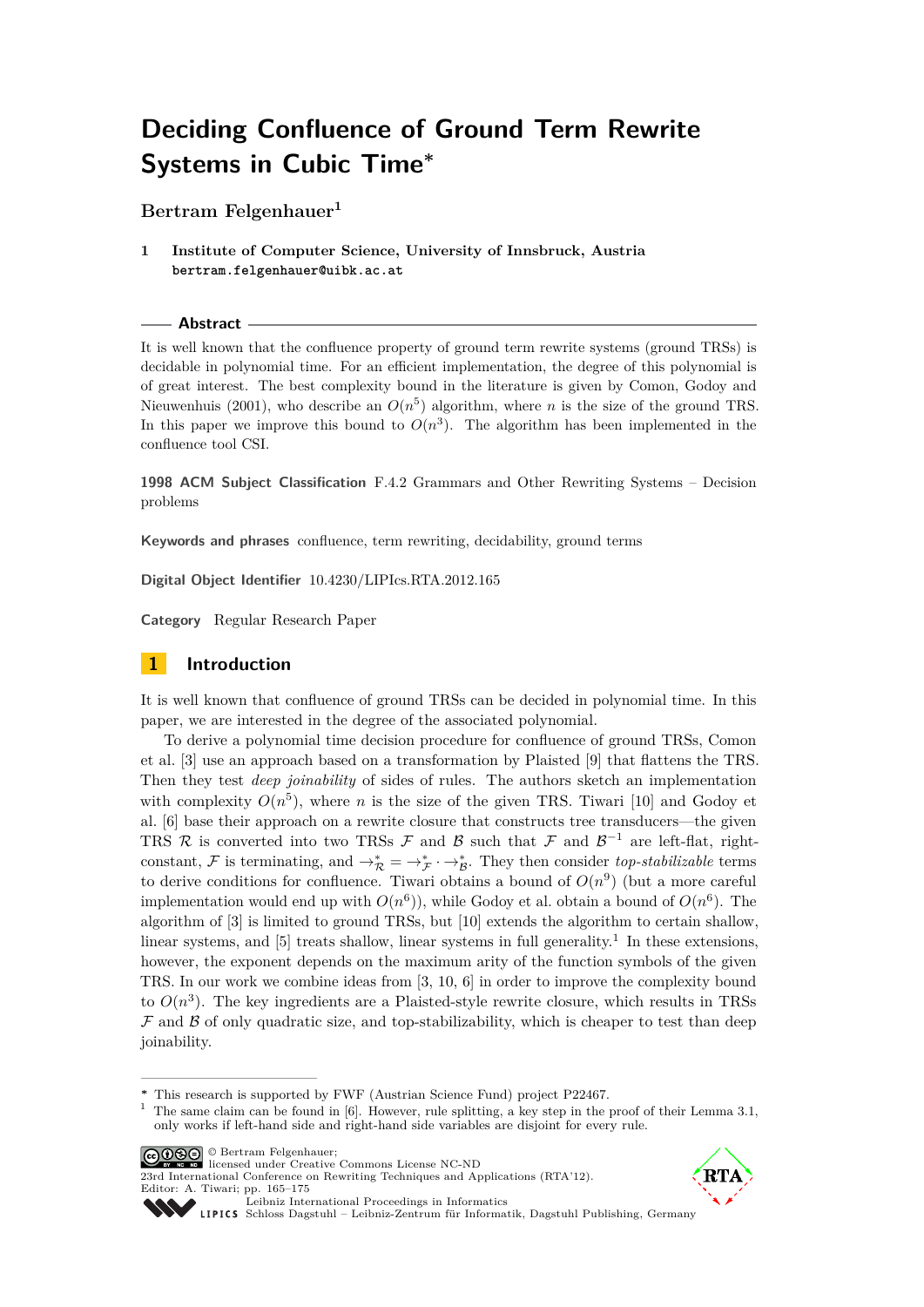The remainder of this paper is structured as follows: After some preliminaries in Section [2](#page-1-0) we describe the confluence check in Section [3.](#page-1-1) Some experimental results are presented in Section [4.](#page-9-0) Finally we conclude in Section [5.](#page-10-6)

# <span id="page-1-0"></span>**2 Preliminaries**

A signature is a set of function symbols  $\mathcal{F} = \mathcal{F}^{(0)} \cup \mathcal{F}^{(1)} \cup \ldots$ , where  $\mathcal{F}^{(i)}$  is the set of function symbols of arity *i*, and the sets  $(\mathcal{F}^{(i)})_{i\in\mathbb{N}}$  are pairwise disjoint. The ground terms  $\mathcal{T}(\mathcal{F})$  over F are constructed inductively in the usual way: If  $t_1, \ldots, t_n \in \mathcal{T}(\mathcal{F})$  and  $f \in \mathcal{F}^{(n)}$ , then  $f(t_1, \ldots, t_n) \in \mathcal{T}(\mathcal{F})$ . A position *p* of a term is a sequence of natural numbers addressing a subterm  $t|_p$ . Replacement of subterms  $t[u]_p$ , and the size of terms  $|t|$  have their standard definitions [\[2\]](#page-10-7). A term *t* together with a position *p* defines a context  $C[\cdot] = t[\cdot]_p$ . Contexts can be instantiated,  $C[s] = t[s]_p$ . The elements of  $\mathcal{F}^{(0)} \subseteq \mathcal{F}$  are called constants. A term is flat if it is either a constant or a function symbol applied to constants.

A set  $\mathcal{R} \subseteq \mathcal{T}(\mathcal{F})^2$  of rules is a ground term rewrite system (TRS). If  $(\ell, r) \in \mathcal{R}$ , we also write  $\ell \to r \in \mathcal{R}$  and sometimes  $\ell \approx r \in \mathcal{R}$ . By  $\mathcal{R}^-$ ,  $\mathcal{R}^{\pm}$ ,  $|\mathcal{R}|$ ,  $\|\mathcal{R}\|$  we denote  $\mathcal{R}^{-1}$  (where we view R as a relation on ground terms),  $\mathcal{R} \cup \mathcal{R}^{-1}$ , the number of rules in R, and the total size of the rules,  $\sum_{\ell \to r \in \mathcal{R}}(|\ell| + |r|)$ , respectively. Any ground TRS R induces a rewrite relation  $\rightarrow$ <sub>R</sub> on ground terms:  $s \rightarrow$ <sub>R</sub> *t* if there is a context *C*[·] such that *C*[ $\ell$ ] = *s* and *C*[*r*] = *t* for some  $\ell \to r \in \mathcal{R}$ . Properties like flatness extend to rules and TRSs. For example, a rule is left-flat if its left-hand side is flat; a TRS is left-flat if all its rules are.

Given a rewrite relation  $\rightarrow$ , we write  $\rightarrow^*$  and  $\leftrightarrow$  for its reflexive, transitive closure and its symmetric closure, respectively. A rewrite relation  $\rightarrow$  is confluent if \* $\leftarrow \rightarrow^* \subseteq \rightarrow^* \rightarrow^* \leftarrow$ . It is terminating if there are no infinite rewrite sequences  $t_0 \to t_1 \to t_2 \to \ldots$  Two terms *s* and *t* are convertible if  $s \leftrightarrow^* t$ . They are joinable, denoted by  $s \downarrow t$ , if  $s \to^* \cdot^* \leftarrow$ .

In the complexity analysis we make use of the fact that systems of Horn clauses can be solved linear time, see Dowling and Gallier [\[4\]](#page-10-8). We work with propositional variables. For each variable A, there is a positive atom A and a negative atom  $\neg A$ . A Horn clause is a disjunction of atoms, with at most one positive atom. Horn clauses can be written as implications—the clause  $\neg A \lor \neg B \lor C$  is equivalent to  $A \land B \to C$ . This implication is equivalent to the following inference rule:

$$
\frac{A \quad B}{C}
$$

# <span id="page-1-1"></span>**3 Testing Confluence**

We are given a finite ground TRS  $\mathcal{R}_0$  over a finite signature  $\mathcal{F}$ . We may assume without loss of generality that  $\mathcal{R}_0$  is curried, with a binary function symbol  $\circ$  (representing function application) and no other non-constant function symbols. To curry an arbitrary ground TRS  $\mathcal{R}$ , one introduces a fresh binary function symbol  $\circ$  and replaces all function applications  $f(t_1, \ldots, t_n)$  by  $(\ldots ((f \circ t_1) \circ t_2) \ldots) \circ t_n$ . The original function symbols become constants in the curried TRS. It is well-known that currying preserves (non-)confluence (e.g., [\[7\]](#page-10-9)) and can be performed in linear time, increasing the size  $\|\mathcal{R}\|$  of the TRS by a constant factor.

Furthermore we assume that F is minimal, i.e., only function symbols occurring in  $\mathcal{R}_0$ are elements of  $\mathcal F$ . We can make this assumption because (non-)confluence is preserved under signature extension (this follows from the modularity of confluence, [\[11\]](#page-10-10)). Let *K* be a countably infinite set of fresh constants (disjoint from  $\mathcal{F}^{(0)}$ ), and let  $u, v, w$  denote elements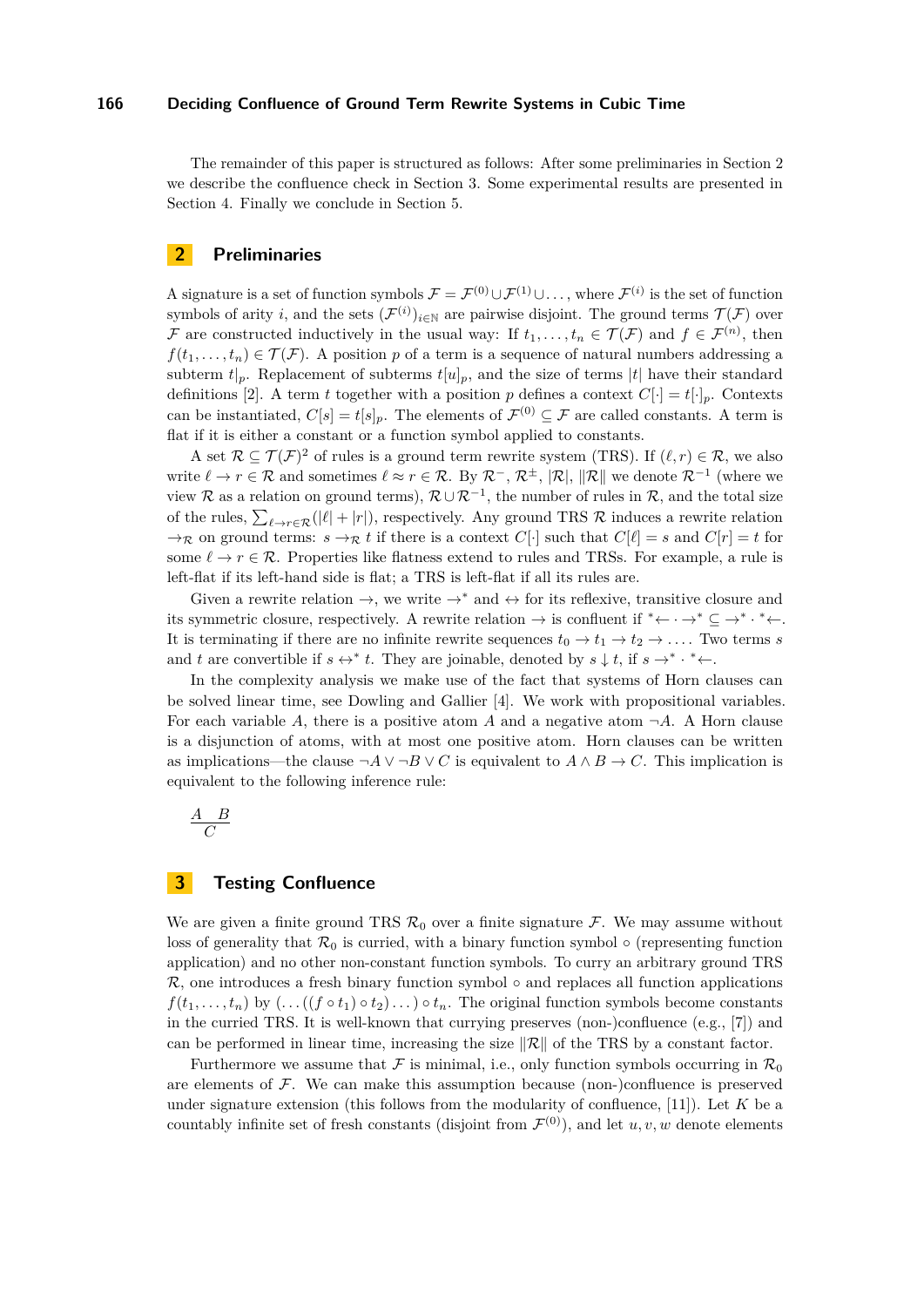of  $\mathcal{F}^{(0)} \cup K$ . We call  $u \to v$  a *C*-rule (constant rule), and  $u \circ v \to w$  a *D*-rule (decreasing rule).

The construction proceeds in four phases: First the TRS is flattened preserving confluence and non-confluence, then we determine its rewrite closure and congruence closure, and finally these closures are used for testing confluence of the flattened TRS.

<span id="page-2-1"></span>**► Example 3.1.** We will decide confluence of  $\mathcal{R} = \{a \rightarrow b, a \rightarrow f(a), b \rightarrow f(f(b))\}$  and  $\mathcal{R}' = \mathcal{R} \cup \{f(f(f(b))) \to b\}.$  We start with the curried ground TRSs  $\mathcal{R}_0 = \{a \to b, a \to c\}$  $f \circ a, b \to f \circ (f \circ b) \}$  and  $\mathcal{R}'_0 = \mathcal{R}_0 \cup \{ f \circ (f \circ (f \circ b)) \to b \}.$ 

## **3.1 Flattening**

First, we flatten the TRS  $\mathcal{R}_0$ , as follows. We start with  $(\mathcal{R}_0, \emptyset)$  and exhaustively apply the rules

$$
(\mathcal{R}[u \circ v], \mathcal{E}) \vdash_{\text{ext}} (\mathcal{R}[w], \mathcal{E} \cup \{u \circ v \approx w\})
$$
  

$$
(\mathcal{R}[t], \mathcal{E} \cup \{t \approx u\}) \vdash_{\text{simp}} (\mathcal{R}[u], \mathcal{E} \cup \{t \approx u\}),
$$

where  $w \in K$  is fresh in  $\vdash_{ext}$ , and  $\mathcal{R}[\cdot]$  is a context of  $\mathcal{R}$ , i.e., a context  $\ell[\cdot]$  (or  $r[\cdot]$ ) of a side of a rule  $\ell \to r$  in R, so that  $\mathcal{R}[u]$  is obtained by replacing  $\ell \to r$  by  $\ell[u] \to r$  (or  $\ell \to r[u]$ ) in R. After each  $\vdash_{ext}$  step, we apply  $\vdash_{simp}$  as often as possible before using  $\vdash_{ext}$  again.

In the resulting pair  $(\mathcal{R}, \mathcal{E}), \mathcal{R}$  consists solely of *C*-rules (since otherwise,  $\vdash_{\text{ext}}$  would be applicable), and  $\mathcal E$  consists of *D*-rules. Furthermore,  $\to_{\mathcal{R}_0}$  is confluent, if and only if  $\to_{\mathcal{E}^{\pm}\cup\mathcal{R}}$ is, since every deduction step preserves and reflects the confluence property (cf. Lemma [3.2\)](#page-2-0). Because  $\vdash_{\text{simp}}$  is applied eagerly, no two left-hand sides in  $\mathcal E$  are equal, and therefore  $\mathcal E$ is confluent (it is orthogonal). Note that as a result, every distinct subterm occurring in R is represented by exactly one constant from  $\mathcal{F}^{(0)} \cup K$ . This is similar in spirit to the Nelson-Oppen congruence closure algorithm [\[8\]](#page-10-11).

<span id="page-2-0"></span>**► Lemma 3.2.** *If*  $(\mathcal{R}, \mathcal{E}) \vdash_{ext} (\mathcal{R}', \mathcal{E}')$  *or*  $(\mathcal{R}, \mathcal{E}) \vdash_{simp} (\mathcal{R}', \mathcal{E}')$  *then*  $\rightarrow_{\mathcal{E}^{\pm} \cup \mathcal{R}}$  *is confluent if and only if*  $\rightarrow$ <sub>*E*' $\pm$ ∪R'</sub> *is.* 

**Proof.** The rule  $\vdash_{ext}$  can be split into two steps, first adding the rule  $u \circ v \approx w$  to  $\mathcal{E}$  followed by applying  $\vdash_{\text{simp.}}$  The first step preserves confluence since any application of the new E-rule can be undone using the corresponding  $\mathcal{E}^-$ -rule and vice versa, and since *w* is fresh, no rule other than  $w \approx u \circ v$  can affect a subterm containing *w*.

For  $\vdash_{\text{simp}}$ , we prove that  $\rightarrow_{\mathcal{E}^{\pm}\cup\mathcal{R}[t]} \subseteq \rightarrow_{\mathcal{E}^{\pm}\cup\mathcal{R}[u]}^*$  and  $\rightarrow_{\mathcal{E}^{\pm}\cup\mathcal{R}[u]} \subseteq \rightarrow_{\mathcal{E}^{\pm}\cup\mathcal{R}[t]}^*$ . There are two cases. (i) If a left-hand side of a rule is changed, i.e.,  $\ell[t] \to r \in \mathcal{R}[t]$  is changed to  $\ell[u] \to r \in \mathcal{R}[u]$ , then observing that  $s[\ell[t]] \to_{\mathcal{E}} s[\ell[u]] \to_{\mathcal{R}[u]} s[r]$  (simulating  $\to_{\ell[t] \to r}$  using rules from  $\mathcal{E}^{\pm} \cup \mathcal{R}[u]$  and  $s[\ell[u]] \to_{\mathcal{E}^{-}} s[\ell[t]] \to_{\mathcal{R}[t]} s[r]$  (simulating  $\to_{\ell[u] \to r}$  using rules from  $\mathcal{E}^{\pm} \cup \mathcal{R}[t]$ ) establishes the claim, since all other rules are contained in both  $\mathcal{R}[u]$  and  $\mathcal{R}[t]$ . (ii) If a right-hand side is changed,  $\ell \to r[t] \in \mathcal{R}[t], \ell \to r[u] \in \mathcal{R}[u]$ , then the simulations  $s[\ell] \rightarrow_{\mathcal{R}[t]} s[r[t]] \rightarrow_{\mathcal{E}} s[r[u]]$  and  $s[\ell] \rightarrow_{\mathcal{R}[u]} s[r[u]] \rightarrow_{\mathcal{E}} s[r[t]]$  prove the claim.

Let the result of flattening be  $(\mathcal{R}_1, \mathcal{E})$ , over an extended signature, where  $\mathcal{F}^{(0)}$  includes the fresh constants added by  $\vdash_{ext}$ . Flattening is straightforward to implement by a bottom-up traversal of the sides of the TRS, replacing subterms of the shape  $u \circ v$  by constants, and maintaining a lookup table of which such terms have been seen before. This takes time  $O(||\mathcal{R}_0|| \log(||\mathcal{R}_0||))$  (the log( $||\mathcal{R}_0||$ ) factor accounts for the lookup table operations), and we have  $\|\mathcal{E}\| = O(\|\mathcal{R}_0\|), \|\mathcal{R}_1\| = O(\|\mathcal{R}_0\|),$  i.e., the total size of the TRSs  $\mathcal{R}_1$  and  $\mathcal E$  is at most linear in that of  $\mathcal{R}_0$ .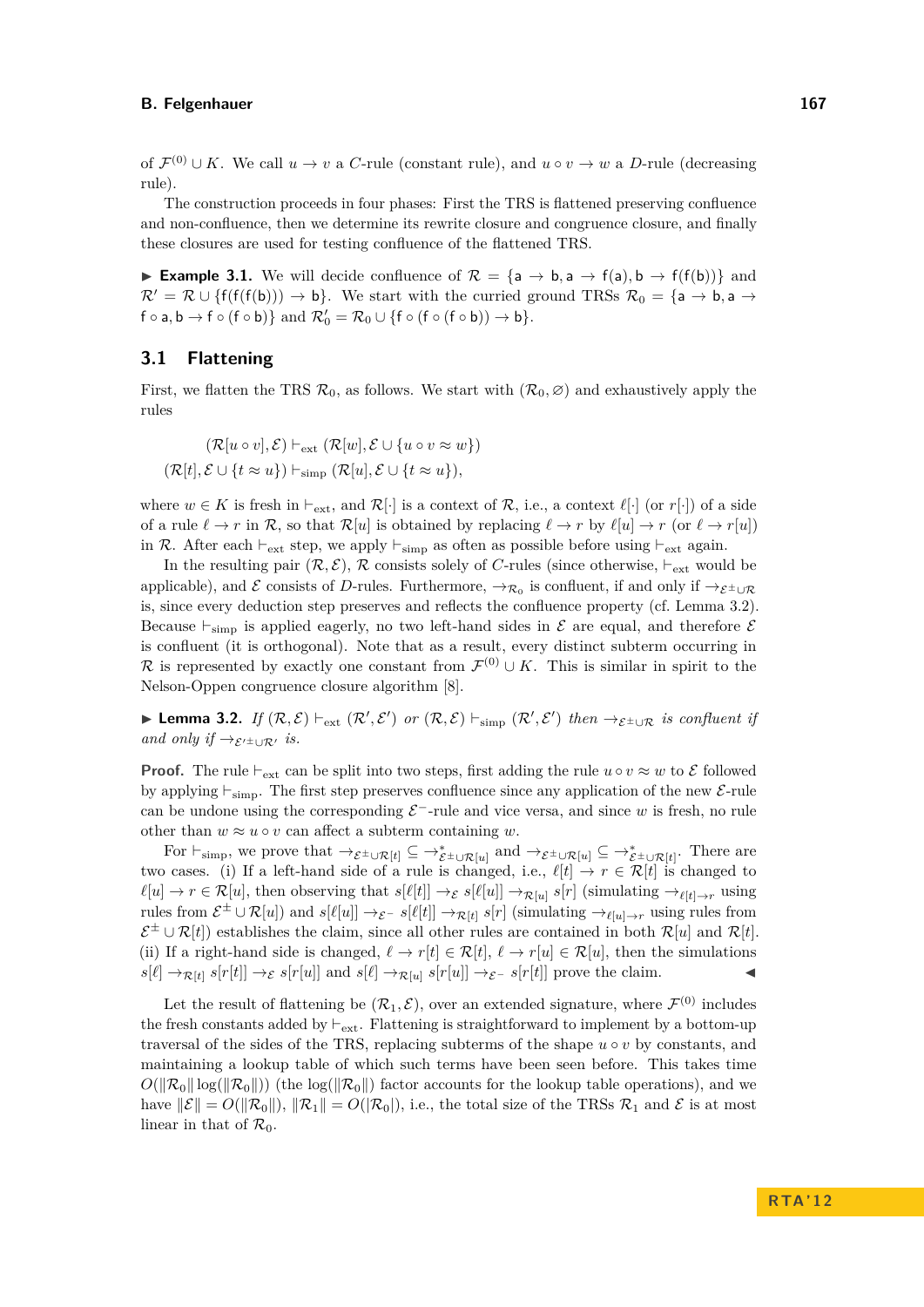<span id="page-3-2"></span>► Example 3.3 (continued from Example [3.1\)](#page-2-1). We introduce fresh constants fa, fb, ffb and fffb for  $f \circ a$ ,  $f \circ b$ ,  $f \circ f b$  and  $f \circ f f b$ , respectively. The resulting TRSs are  $(\mathcal{R}_1, \mathcal{E}) = (\{a \to f a, a \to f b\})$  $\mathsf{b}, \mathsf{b} \to \mathsf{ffb} \}, \{\mathsf{foa} \approx \mathsf{fa}, \mathsf{fob} \approx \mathsf{fb}, \mathsf{fofb} \approx \mathsf{ffb} \}) \text{ and } (\mathcal{R}_1', \mathcal{E}') = (\mathcal{R}_1 \cup \{\mathsf{fffb} \to \mathsf{b}\}, \mathcal{E} \cup \{\mathsf{f\circ ffb} \approx \mathsf{fffb}).$ 

## <span id="page-3-3"></span>**3.2 Rewrite Closure**

In this step, we are given a pair  $(\mathcal{R}_1, \mathcal{E})$ , where  $\mathcal{R}_1$  is a system of *C*-rules and  $\mathcal{E}$  is a system of *D*-rules. We want to obtain another pair  $(\mathcal{R}_2, \mathcal{E})$ , where  $s \to_{\mathcal{E}^{\pm} \cup \mathcal{R}_2}^* t$  iff  $s \to_{\mathcal{E}^{\pm} \cup \mathcal{R}_1}^* t$ , such that every rewrite sequence in  $(\mathcal{R}_1, \mathcal{E})$  can be transformed into a rewrite sequence in  $(\mathcal{R}_2, \mathcal{E})$ of a special shape (cf. Lemma [3.4\)](#page-3-0). The inference rules in Figure [1](#page-3-1) define a relation  $u \rightarrow v$ on constants. We will see in a moment that  $u \leadsto v$  iff  $u \to_{\mathcal{E}^{\pm} \cup \mathcal{R}_1}^{\ast} v$ .

<span id="page-3-1"></span> $u \to v \in \mathcal{R}_1$  $\frac{\partial v}{\partial u} \times \frac{\partial v}{\partial v} = \frac{u}{u} \frac{\partial v}{\partial u} \frac{\partial v}{\partial v}$  refl  $\frac{u \rightsquigarrow v \quad v \rightsquigarrow w}{u \rightsquigarrow w}$  trans  $u_1 \rightsquigarrow v_1 \quad u_2 \rightsquigarrow v_2 \quad \{u_1 \circ u_2 \approx u, v_1 \circ v_2 \approx v\} \subseteq \mathcal{E}$  $\frac{u_1 \circ u_2 \circ u_1, v_1 \circ v_2 \circ v_1 \leq c}{u \leadsto v}$  comp

**Figure 1** Inference Rules for Rewrite Closure

The result of the rewrite closure step is  $(\mathcal{R}_2, \mathcal{E})$ , where  $\mathcal{R}_2 = \{u \to v \mid u \leadsto v\}$ .

<span id="page-3-0"></span>► Lemma 3.4.  $s \to_{\mathcal{E}^\pm \cup \mathcal{R}_1}^* t$  *if and only if*  $s \to_{\mathcal{E} \cup \mathcal{R}_2}^* \cdot \to_{\mathcal{E}^- \cup \mathcal{R}_2}^* t$ .

**Proof.** Because of (base), we have  $\mathcal{R}_1 \subseteq \mathcal{R}_2$ , so that  $\rightarrow_{\mathcal{E}^\pm \cup \mathcal{R}_1}^* \subseteq \rightarrow_{\mathcal{E}^\pm \cup \mathcal{R}_2}^*$ . On the other hand, all rules in Figure [1](#page-3-1) are compatible with the requirement that  $\rightarrow_{\mathcal{E}^{\pm}\cup\mathcal{R}_{2}}^{\ast}\subseteq\rightarrow_{\mathcal{E}^{\pm}\cup\mathcal{R}_{1}}^{\ast}$ . Therefore, the reachability relation is preserved, i.e.,  $\rightarrow_{\mathcal{E}^{\pm}\cup\mathcal{R}_{1}}^{*} = \rightarrow_{\mathcal{E}^{\pm}\cup\mathcal{R}_{2}}^{*}$ .

First we show that for  $u, v \in \mathcal{F}^{(0)}$ ,  $u \leadsto v$  (and therefore  $u \to_{\mathcal{R}_2} v$ ) whenever  $u \to_{\mathcal{E}_\pm \cup \mathcal{R}_2} v$ . Assume that we have  $u \to_{\mathcal{E}^{\pm} \cup \mathcal{R}_2}^* v$  but not  $u \leadsto v$ . Let  $u = t_0 \to \cdots \to t_n = v$  be the shortest sequence of  $(\mathcal{E}^{\pm} \cup \mathcal{R}_2)$  steps from *u* to *v*, and pick *u* and *v* such that *n* is minimal. If  $n = 0$ then  $u = v$ , and  $u \rightsquigarrow v$  by (refl). If  $n = 1$  then  $u \rightarrow v \in \mathcal{R}_2$  since  $\mathcal E$  only contains *D*-rules. If  $t_i \in \mathcal{F}^{(0)}$  for any  $0 < i < n$ , then  $u \leadsto t_i \leadsto v$  by minimality of  $u \to_{\mathcal{E}^{\pm} \cup \mathcal{R}_2}^* v$ , and  $u \leadsto v$  by transitivity (trans). In the remaining case, we have  $t_i = u_i \circ v_i$  for all  $0 \leq i \leq n$ , and hence  $u_1 \rightarrow_{\mathcal{E}^\pm \cup \mathcal{R}_2}^* u_{n-1}$  and  $v_1 \rightarrow_{\mathcal{E}^\pm \cup \mathcal{R}_2}^* v_{n-1}$  since any root step would have a constant from  $\mathcal{F}^{(0)}$ as source or target. But these two rewrite sequences have length at most *n* − 2, and therefore  $u_1 \rightsquigarrow u_{n-1}$  and  $v_1 \rightsquigarrow v_{n-1}$ , implying  $u \rightsquigarrow v$  by the (comp) rule. In all cases we found that  $u \rightsquigarrow v$ , a contradiction.

Now let  $s \to_{\mathcal{E}^{\pm} \cup \mathcal{R}_1}^{\ast} t$ . Then  $s \to_{\mathcal{E}^{\pm} \cup \mathcal{R}_2}^{\ast} t$ . Assume that this rewrite sequence is not of the shape  $s \to_{\mathcal{E} \cup \mathcal{R}_2}^* \cdot \to_{\mathcal{E}^- \cup \mathcal{R}_2}^* t$ , but has a minimal number of inversions between  $\mathcal{E}$  and  $\mathcal{E}^$ steps (an inversion is any pair of an  $\mathcal E$  step following an  $\mathcal E^-$  step, not necessarily directly). Then it has a subsequence of the shape  $s' \to_{p,\mathcal{E}^-} s'' \to_{\mathcal{R}_2}^* t'' \to_{q,\mathcal{E}} t'$ , starting with an  $\mathcal{E}^$ step at *p* and a final  $\mathcal E$  step at *q*. The cases  $p < q$  or  $p > q$  are impossible, because  $\mathcal E$  contains only *D*-rules and  $\mathcal{R}_2$  only *C*-rules (applying *C*-rules does not change the set of positions of a term).

If  $p = q$  then  $s''|_{pi} \to_{\mathcal{R}_2}^* t''|_{qi}$  for  $i \in \{1,2\}$ , collecting all  $\mathcal{R}_2$  steps at positions below *p* from  $s'' \to_{\mathcal{E}^\pm \cup \mathcal{R}_2}^* t''$ . By (refl) and (trans) this implies  $s''|_{pi} \rightsquigarrow t''|_{qi}$  for  $i \in \{1,2\}$ . Consequently, we have  $s'|_p \rightsquigarrow t'|_p$  by (comp). Hence we can delete the two  $\mathcal{E}^{\pm}$  steps and the collected  $\mathcal{R}_2$  steps, and replace them by an  $\mathcal{R}_2$  step using the rule  $s'|_p \to t'|_p$ . This decreases the number of inversions between  $\mathcal E$  and  $\mathcal E^-$  steps, contradicting our minimality assumption. Otherwise, if  $p \parallel q$ , then we can reorder the rewrite sequence  $s' \rightarrow_{\mathcal{E}^{\pm} \cup \mathcal{R}_2}^* t'$ as  $s' \rightarrow_{>q,\mathcal{R}_2}^* \cdot \rightarrow_{q,\mathcal{E}}^* \cdot \rightarrow_{p,\mathcal{E}}^* \cdot \rightarrow_{>p,\mathcal{R}_2}^* t'$ , commuting mutually parallel rewrite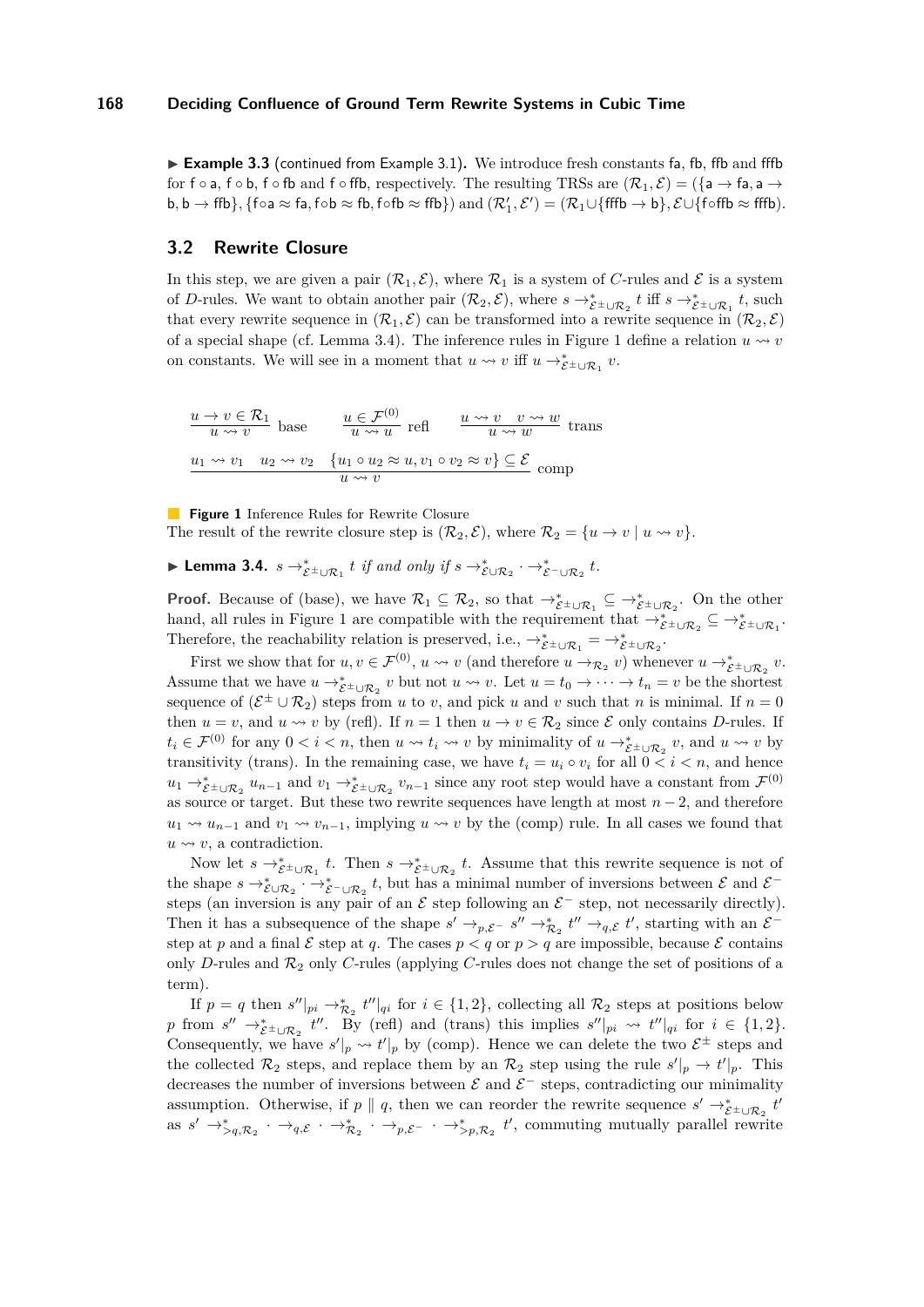<span id="page-4-0"></span>**rewrite-closure** $(n, \mathcal{E}, \mathcal{R})$ : Compute rewrite closure.

- (Assumes that  $\mathcal{F}^{(0)} = \{1, \ldots, n\}$ , which can be achieved as part of the flattening step).
- **1.** By scanning  $\mathcal{E}$  once, compute arrays *l* and *r* such that  $l[u] = \{(v, w) | u \circ v \to w \in \mathcal{E}\}\$ and  $r[v] = \{(u, w) \mid u \circ v \to w \in \mathcal{E}\}.$
- **2.** Let  $\mathcal{R}' = \emptyset \subseteq \{1, ..., n\}^2$  (represented by an array).
- **3.** Process (refl): Call  $\text{add}(u, u)$  for  $1 \le u \le n$ .
- **4.** Process (base): Call **add** $(u, v)$  for  $u \to v \in \mathcal{R}$ .

**add** $(u, v)$ : Add  $u \to v$  to  $\mathcal{R}'$  and process implied (trans) and (comp) rules.

- **1.** If  $u \to v \in \mathcal{R}'$ , return immediately.
- 2. Let  $\mathcal{R}' = \mathcal{R}' \cup \{u \to b\}.$
- **3.** Process (trans): For all  $w \in \{1, \ldots, n\}$ , if  $w \to u \in \mathcal{R}'$ , call **add** $(w, v)$ .
	- if  $v \to w \in \mathcal{R}'$ , call **add** $(u, w)$ .
- **4.** Process (comp):
	- For all  $(u_2, u_r) \in l[u]$  and  $(v_2, v_r) \in l[v]$ , if  $u_2 \to v_2 \in \mathcal{R}'$ , call  $\mathbf{add}(u_r, v_r)$ .
	- For all  $(u_1, u_r) \in r[u]$  and  $(v_1, v_r) \in r[v]$ , if  $u_1 \to v_1 \in \mathcal{R}'$ , call  $\mathbf{add}(u_r, v_r)$ .

**Figure 2** Algorithm for Rewrite Closure

steps. This reduces the number of inversions between  $\mathcal E$  and  $\mathcal E^-$  steps, and again we reach a contradiction.

The size of  $\mathcal{R}_2$  is bounded by  $|\mathcal{F}^{(0)}|^2 = O(||\mathcal{R}_0||^2)$ . We can view the inference rules in Figure [1](#page-3-1) as a system of Horn clauses with atoms of the form  $u \leadsto v$  ( $u, v \in \mathcal{F}^{(0)}$ ). This system can be solved in time proportional to the total size of the clauses [\[4\]](#page-10-8), finding a minimal solution for the relation  $\rightsquigarrow$ . There are  $|\mathcal{R}_1|$  instances of (base),  $|\mathcal{F}^{(0)}|$  instances of (refl),  $|\mathcal{F}^{(0)}|^3$  instances of (trans) and at most  $|\mathcal{F}^{(0)}|^2$  instances of (comp), noting that  $u_1, u_2$  are determined by *u* and  $v_1, v_2$  are determined by *v*. Therefore, we can compute  $\mathcal{R}_2$  in time  $O(||R_0||^3)$ .

 $\blacktriangleright$  Remark. In our implementation, we do not generate these Horn clauses explicitly. Instead, whenever we make a new inference  $u \leadsto v$ , we check all possible rules that involve  $u \leadsto v$  as a premise. The result is a neat incremental algorithm (see Figure [2\)](#page-4-0). From an abstract point of view, however, this is no different than solving the Horn clauses as stated above. This remark also applies to inference rules presented later.

<span id="page-4-1"></span>**Example 3.5** (continued from Example [3.3\)](#page-3-2). We present  $\mathcal{R}_2$  and  $\mathcal{R}_2'$  as tables, where non-empty entries correspond to the rules contained in each TRS. For example,  $fa \rightarrow b \in \mathcal{R}'_2$ but  $f_a \rightarrow b \notin \mathcal{R}_2$ . The letters indicate the inference rule used to derive the entry, while the superscripts indicate stage numbers—each inference uses only premises that have smaller stage numbers.

|                   |     |       |             |       | fa b  | fb             | ffb            |                   |         | a           | fa | b           | fb                | ffb   | fffb           |
|-------------------|-----|-------|-------------|-------|-------|----------------|----------------|-------------------|---------|-------------|----|-------------|-------------------|-------|----------------|
|                   |     |       | a           |       |       |                |                |                   | $n^{0}$ |             |    |             |                   |       |                |
| $\mathcal{R}_2 =$ |     | $n^0$ |             |       |       |                |                |                   |         | $r^0$ $b^0$ |    | $b^0$       | $t^2$             | $t^1$ | $t^3$          |
|                   | a   |       | $r^0$ $b^0$ |       | $b^0$ | $t^2$          | $t^1$          | a                 |         |             |    |             |                   |       |                |
|                   |     |       |             |       |       |                | fa             |                   |         | $r^0$ $t^3$ |    | $c^1$       | $-t^3$            | $t^2$ |                |
|                   | fa  |       |             | $r^0$ |       | $c^1$<br>$r^0$ | $c^3$<br>$b^0$ | $\mathcal{R}'_2=$ |         |             |    | $r^0$ $t^4$ |                   | $b^0$ | $t^4$          |
|                   | b   |       |             |       | $r^0$ |                |                | b                 |         |             |    |             |                   |       |                |
|                   |     |       |             |       |       |                |                | fb                |         |             |    | $t^2$       | $r^0$ $t^2$       |       | c <sup>1</sup> |
|                   | fb  |       |             |       |       |                | $r^{0}$        |                   |         |             |    |             | $t^4$ $c^3$ $r^0$ |       | $c^3$          |
|                   | ffb |       |             |       |       |                |                | ffb               |         |             |    |             |                   |       |                |
|                   |     |       |             |       |       |                |                | fffb              |         |             |    |             | $b^0$ $t^4$ $t^1$ |       | $r^0$          |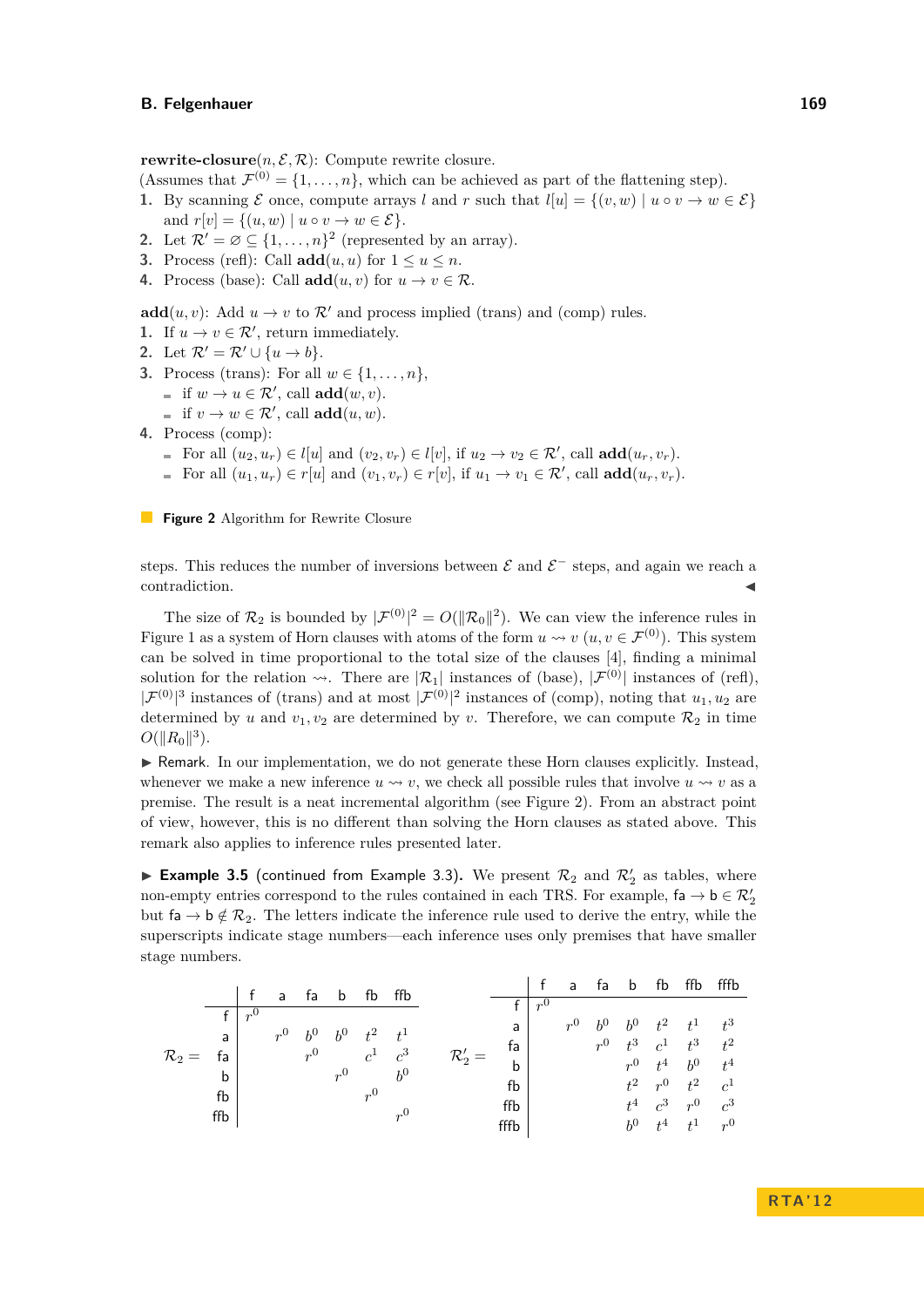# **3.3 Congruence Closure**

We are also interested in the congruence closure of  $(\mathcal{R}_1, \mathcal{E})$ , because it allows us to decide when two terms are convertible. We calculate the congruence closure as the rewrite closure of  $(\mathcal{R}_1^{\pm}, \mathcal{E})$  and call it  $(\mathcal{C}, \mathcal{E})$ . This step also takes  $O(||\mathcal{R}_0||^3)$  time. By Lemma [3.4](#page-3-0) we have

 $s \leftrightarrow_{\mathcal{E}^{\pm} \cup \mathcal{R}_{1}}^{\ast} t \iff s \to_{\mathcal{E}^{\pm} \cup \mathcal{R}_{1}^{\pm}}^{\ast} t \iff s \to_{\mathcal{E} \cup \mathcal{C}}^{\ast} \cdot \to_{\mathcal{E}^{-} \cup \mathcal{C}}^{\ast} t \iff s \downarrow_{\mathcal{E} \cup \mathcal{C}} t.$ 

Note that C is symmetric and therefore,  $\rightarrow_{\mathcal{E}^-\cup\mathcal{C}} = \varepsilon \cup \mathcal{C} \leftarrow$ .

In Remark. There are far more efficient methods for calculating the congruence closure (an almost linear time algorithm can be found in [\[2\]](#page-10-7)), but the simple reduction to the rewrite closure is sufficient for our purposes, since the total asymptotic running time is unchanged.

<span id="page-5-2"></span>**Example 3.6** (continued from Example [3.5\)](#page-4-1). Since C is an equivalence relation, we just give its equivalence classes:  $[f]_C = \{f\}$  and  $[a]_C = \{a, fa, b, fb, ffb\}$ . For C', we obtain  $[f]_{C'} = [f]_C$ and  $[a]_{\mathcal{C}'} = [a]_{\mathcal{C}} \cup \{\text{fffb}\}\.$  Note that  $\mathcal{C}$  and  $\mathcal{C}'$  are the symmetric, transitive closures of  $\mathcal{R}_2$  and  $\mathcal{R}_2'$ , respectively. This holds in general.

# **3.4 Confluence Conditions**

So far we have flattened the TRS  $\mathcal{R}_0$  and computed its rewrite and congruence closures, enabling us to check reachability and convertibility of any given terms efficiently. In this section we use these tools to decide confluence of  $\mathcal{R}_0$ .

We closely follow the approach in [\[10\]](#page-10-2) and [\[6\]](#page-10-3), which is based on the analysis of two convertible terms *s*, *t* and their normal forms with respect to a system of so-called *forward rules* of a rewrite closure. In our approach, these correspond to the system  $\mathcal{E} \cup \mathcal{R}_2$ . However,  $\rightarrow_{\mathcal{E}\cup\mathcal{R}_2}$  is typically non-terminating, and we cannot use this idea directly. This problem is easy to overcome though. We define  $\mathcal{A}; \mathcal{B} = \{ \ell \to r \mid \ell \to m \in \mathcal{A} \text{ and } m \to r \in \mathcal{B} \}$  and  $\rightarrow_{\mathcal{A}/\mathcal{B}} \rightarrow_{\mathcal{B}} \rightarrow_{\mathcal{A}} \rightarrow_{\mathcal{B}}$ . Note that  $\rightarrow_{\mathcal{E}/\mathcal{R}_2}$  is terminating. We will use  $\rightarrow_{\mathcal{E}/\mathcal{R}_2}$  in place of the forward reduction. This choice is justified by Lemma [3.8](#page-5-0) below. We will abuse notation slightly and speak of  $\mathcal{E}/\mathcal{R}_2$  normal forms.

<span id="page-5-1"></span> $\blacktriangleright$  **Lemma 3.7.** Let S be a transitive, reflexive (as a relation) set of C-rules and  $\mathcal{E}$  a set of *D*-rules. Then  $\rightarrow_{\mathcal{E}\cup\mathcal{S}}^* = \rightarrow_{\mathcal{S}}^* \cdot \rightarrow_{\mathcal{E};\mathcal{S}}^*$  and  $\rightarrow_{\mathcal{E}^-\cup\mathcal{S}}^* = \rightarrow_{\mathcal{S};\mathcal{E}^-}^* \cdot \rightarrow_{\mathcal{S}}^*$ .

**Proof.** We first show that  $\rightarrow_{\mathcal{E}\cup\mathcal{S}}^* = \rightarrow_{\mathcal{S}}^* \cdot \rightarrow_{\mathcal{E};\mathcal{S}}^*$ . Start with a rewrite sequence  $s \rightarrow_{\mathcal{E}\cup\mathcal{S}}^* t$ . Whenever an  $S$  step is followed by another  $S$  step at the same position, we can combine them using transitivity of S. Note that since  $\mathcal E$  only contains D-rules, no intermediate  $\mathcal E$  step can overlap with either of the  $S$  steps. Once there are no more  $S$  steps that can be combined this way, we replace each  $\mathcal E$  step that is followed by an  $\mathcal S$  step at the same position by the corresponding  $\mathcal{E}; \mathcal{S}$  step. If there is no following  $\mathcal{S}$  step, we add an identity  $\mathcal{S}$  step (which exists by reflexivity of  $S$ ) first. It is easy to verify that the final rewrite sequence is of the desired shape.

For  $\rightarrow_{\mathcal{E}^- \cup \mathcal{S}}^* = \rightarrow_{\mathcal{S};\mathcal{E}^-}^* \rightarrow_{\mathcal{S}}^*$  it suffices to note that by reversing the rewrite sequences this is equivalent to  $\rightarrow_{\mathcal{E}\cup\mathcal{S}^-}^* = \rightarrow_{\mathcal{S}^-}^* \cdot \rightarrow_{\mathcal{E};\mathcal{S}^-}^*$ . Since  $\mathcal{S}^-$  is transitive and reflexive if  $\mathcal{S}$  is, the claim reduces to the previous one.

## <span id="page-5-0"></span>**Lemma 3.8.**

- 1. If  $s \to_{\mathcal{E}^\pm \cup \mathcal{R}_1}^* t$  then  $s \to_{\mathcal{E}/\mathcal{R}_2}^* \cdot \to_{\mathcal{R}_2; \mathcal{E}^-}^* \cdot \to_{\mathcal{R}_2}^* t$ .
- 2. If  $s \leftrightarrow_{\mathcal{E}^{\pm} \cup \mathcal{R}_1}^* t$  then  $s \rightarrow_{\mathcal{C}}^* \cdot \rightarrow_{\mathcal{E};\mathcal{C}}^* \cdot \varepsilon \varepsilon \leftarrow \cdot \varepsilon \leftarrow t$ .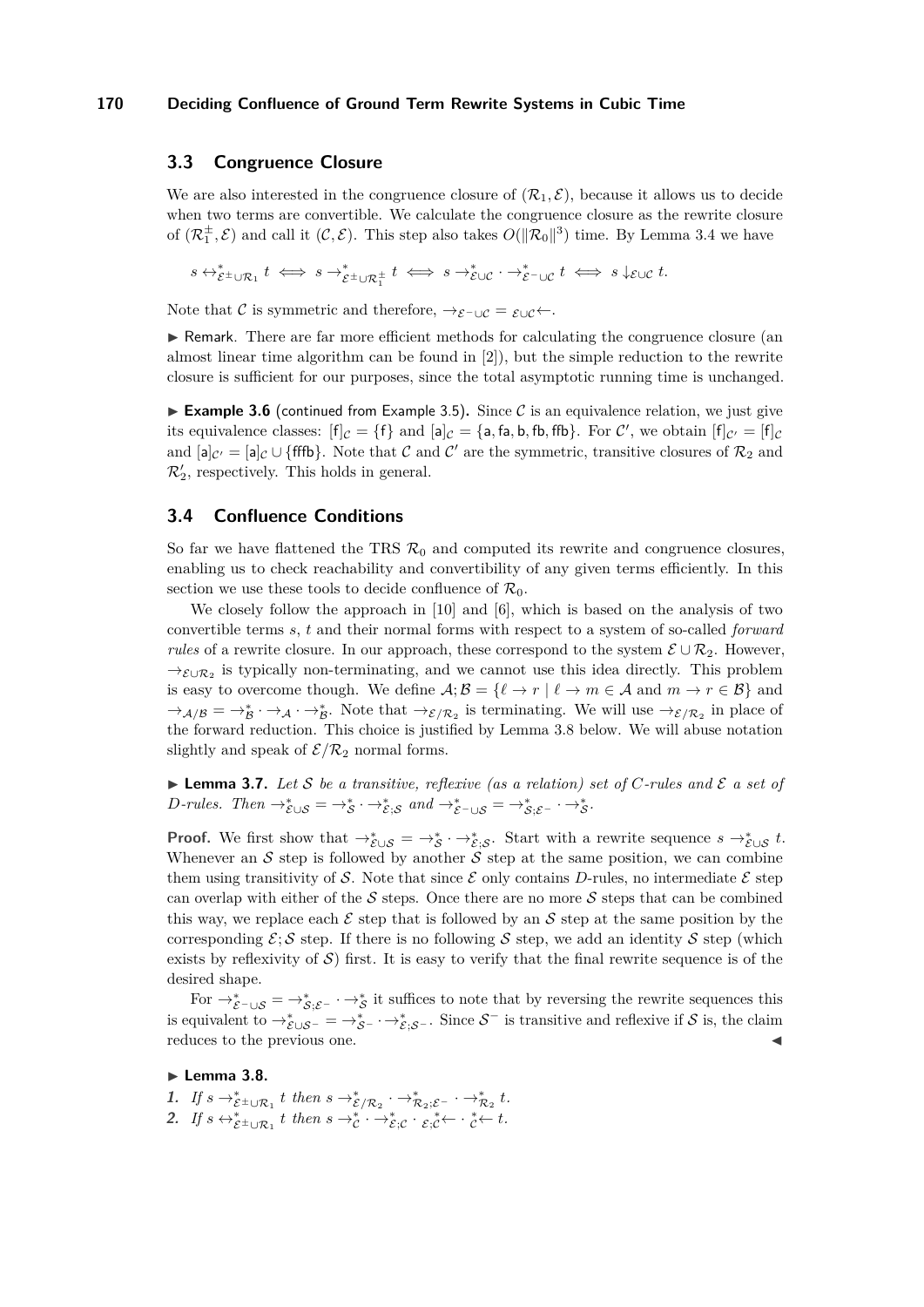**Proof.** 1. Assume that  $s \to_{\mathcal{E}^{\pm} \cup \mathcal{R}_1}^* t$ . By Lemma [3.4,](#page-3-0) this is equivalent to  $s \to_{\mathcal{E} \cup \mathcal{R}_2}^* s$  $\cdot \rightarrow_{\mathcal{E}^- \cup \mathcal{R}_2}^* t$ , or  $s \rightarrow_{\mathcal{E}/\mathcal{R}_2}^* \cdot \rightarrow_{\mathcal{E}^- \cup \mathcal{R}_2}^* t$ , which according to Lemma [3.7](#page-5-1) is equivalent to  $s \to_{\mathcal{E}/\mathcal{R}_2}^* \cdot \to_{\mathcal{R}_2,\mathcal{E}^-}^* \cdot \to_{\mathcal{R}_2}^* t$ , noting that  $\mathcal{R}_2^-$  is both reflexive and transitive by construction. 2. Assume that  $s \leftrightarrow_{\mathcal{E}^{\pm} \cup \mathcal{R}_1}^* t$ , i.e.,  $s \to_{\mathcal{E}^{\pm} \cup \mathcal{R}_1^{\pm}} t$ . Again by Lemma [3.4,](#page-3-0) this is equivalent to  $s \rightarrow_{\mathcal{E} \cup \mathcal{C}}^* \cdot \mathcal{E} \cup_{\mathcal{C}}^* \leftarrow t$ . Since C is reflexive and transitive, the claim follows from Lemma [3.7.](#page-5-1)  $\blacktriangleleft$ 

Let us assume that  $\mathcal{R}_1 \cup \mathcal{E}^{\pm}$  is confluent, and that we have two convertible terms *s* and *t*. There are corresponding  $\mathcal{E}/\mathcal{R}_2$  normal forms *s'* and *t'* for *s* and *t*, respectively. Now *s'* and  $t'$  are convertible, so that by Lemma [3.8\(](#page-5-0)2), for some term  $r$ ,

<span id="page-6-1"></span><span id="page-6-0"></span>
$$
s' \to_{\mathcal{E}}^* \cdot \to_{\mathcal{E};\mathcal{C}}^* r_{\mathcal{E};\mathcal{C}}^* \leftarrow \cdot_{\mathcal{C}}^* \leftarrow t'.
$$

Furthermore, by confluence and Lemma  $3.8(1)$ , noting that the choice of  $s'$  and  $t'$  forces the  $\rightarrow_{\mathcal{E}/\mathcal{R}_2}^*$  sequences to be empty, it follows that for their common reduct *r'*,

$$
s' \to_{\mathcal{R}_2; \mathcal{E}^-}^* \cdot \to_{\mathcal{R}_2}^* r' \mathcal{R}_2^* \leftarrow \cdot \mathcal{R}_2; \varepsilon^* \leftarrow t'.
$$

To capture the conditions on  $s'$  and  $t'$  (which are  $\mathcal{E}/\mathcal{R}_2$  normal forms), we adapt the notion of *top-stabilizable* terms and constants from [\[6\]](#page-10-3) to our purposes.

**► Definition 3.9.** A term  $u \circ v$  with  $u, v \in \mathcal{F}^{(0)}$  is *top-stabilizable* if there exists an  $\mathcal{E}/\mathcal{R}_2$ normal form *s* such that  $s \to^*_{\mathcal{E}} \cdot \to^*_{\mathcal{E};C} u \circ v$ . A constant  $u \in \mathcal{F}^{(0)}$  is *top-stabilizable* if there exist  $v, w \in \mathcal{F}^{(0)}$  such that  $u \to_{\mathcal{C}:\mathcal{E}^-} v \circ w$  and  $v \circ w$  is top-stabilizable.

The equations  $(1,2)$  $(1,2)$  define two rewrite sequences from  $r$  to  $r'$  that consist solely of  $C$ - and inverse *D*-steps (note that we consider the rewrite sequences from [\(1\)](#page-6-0) in reverse). This means that no rewrite step occurs below a preceding rewrite step. In fact all rewrite steps modify a leaf of a term. Therefore we may assume without loss of generality that  $r \in \mathcal{F}^{(0)}$ . Looking at the surrounding rewrite steps in equation [\(1\)](#page-6-0), we distinguish three cases depending on whether the sequence of  $\mathcal{E}; \mathcal{C}$  steps is empty or not.

- 1.  $s' \rightarrow_{\mathcal{C} \cup \mathcal{E}}^s s_1 \circ s_2 \rightarrow_{\mathcal{E};\mathcal{C}}^s r \varepsilon_{\mathcal{C}} \leftarrow t_1 \circ t_2 \varepsilon_{\mathcal{C} \cup \mathcal{E}}^* \leftarrow t'$ . In this case  $s_1 \circ s_2, t_1 \circ t_2$  must be top-stabilizable. Furthermore, for  $i \in \{1, 2\}$ , the terms  $s_i$  and  $t_i$  are convertible via  $r_i$ , so that  $s_i \downarrow_{\mathcal{C} \cup \mathcal{E}} t_i$  by Lemma [3.8.](#page-5-0)
- **2.**  $s' \rightarrow_{\mathcal{C} \cup \mathcal{E}}^s s_1 \circ s_2 \rightarrow_{\mathcal{E}, \mathcal{C}}^s t' \in \mathcal{F}^{(0)}$ . (Note that we use the fact that C is an equivalence relation:  $s_1 \circ s_2 \to_{\mathcal{E};\mathcal{C}} \cdot \underset{\mathcal{C}}{\ast} \leftarrow t'$  implies  $s_1 \circ s_2 \to_{\mathcal{E};\mathcal{C}} t'$  if  $t' \in \mathcal{F}^{(0)}$ .) Then there must be  $t_1, t_2 \in \mathcal{F}^{(0)}$  such that  $t' \to_{\mathcal{R}_2; \mathcal{E}^-} t_1 \circ t_2$ , and  $s_i \downarrow_{\mathcal{C} \cup \mathcal{E}} t_i$  for  $i \in \{1, 2\}$ . This case also covers  $s'$   $\varepsilon$ <sub>;</sub> $c \leftarrow t_1 \circ t_2$   $c \cup \varepsilon$ <sup>\*</sup>  $t'$  by symmetry.
- **3.**  $\mathcal{F}^{(0)} \ni s' \to_c t' \in \mathcal{F}^{(0)}$ . Then  $s' \downarrow_{\mathcal{E}^{-} \cup \mathcal{R}_2} t'$ , with common reduct  $r'$ .

Hence we have found the following necessary conditions for confluence of  $\mathcal{R}_1 \cup \mathcal{E}^{\pm}$ :

- **► Definition 3.10.** The *confluence conditions* for confluence of  $\mathcal{R}_2 \cup \mathcal{E}^{\pm}$  are as follows.
- **1.** If  $s_1 \circ s_2$  and  $t_1 \circ t_2$  are top-stabilizable for constants  $s_1, s_2, t_1, t_2 \in \mathcal{F}^{(0)}$  such that  $s_1 \circ s_2 \rightarrow_{\mathcal{E};\mathcal{C}} r \varepsilon_i \varepsilon \leftarrow t_1 \circ t_2$  then  $s_i \downarrow_{\mathcal{C} \cup \mathcal{E}} t_i$  for  $i \in \{1,2\}.$
- **2.** If  $s_1 \circ s_2 \to_{\mathcal{E};\mathcal{C}} t'$  for  $s_1, s_2, t' \in \mathcal{F}^{(0)}$  and top-stabilizable  $s_1 \circ s_2$ , then there must be  $t_1, t_2 \in \mathcal{F}^{(0)}$  such that  $t' \to_{\mathcal{R}_2; \mathcal{E}^-} t_1 \circ t_2$ , and  $s_i \downarrow_{\mathcal{C} \cup \mathcal{E}} t_i$  for  $i \in \{1, 2\}.$
- **3.** If  $\mathcal{F}^{(0)} \ni s' \to_c t' \in \mathcal{F}^{(0)}$  then  $s' \downarrow_{\mathcal{E}^{-} \cup \mathcal{R}_2} t'.$

I **Lemma 3.11.** *The confluence conditions are necessary and sufficient for confluence of*  $\mathcal{R}_1 \cup \mathcal{E}^{\pm}$ .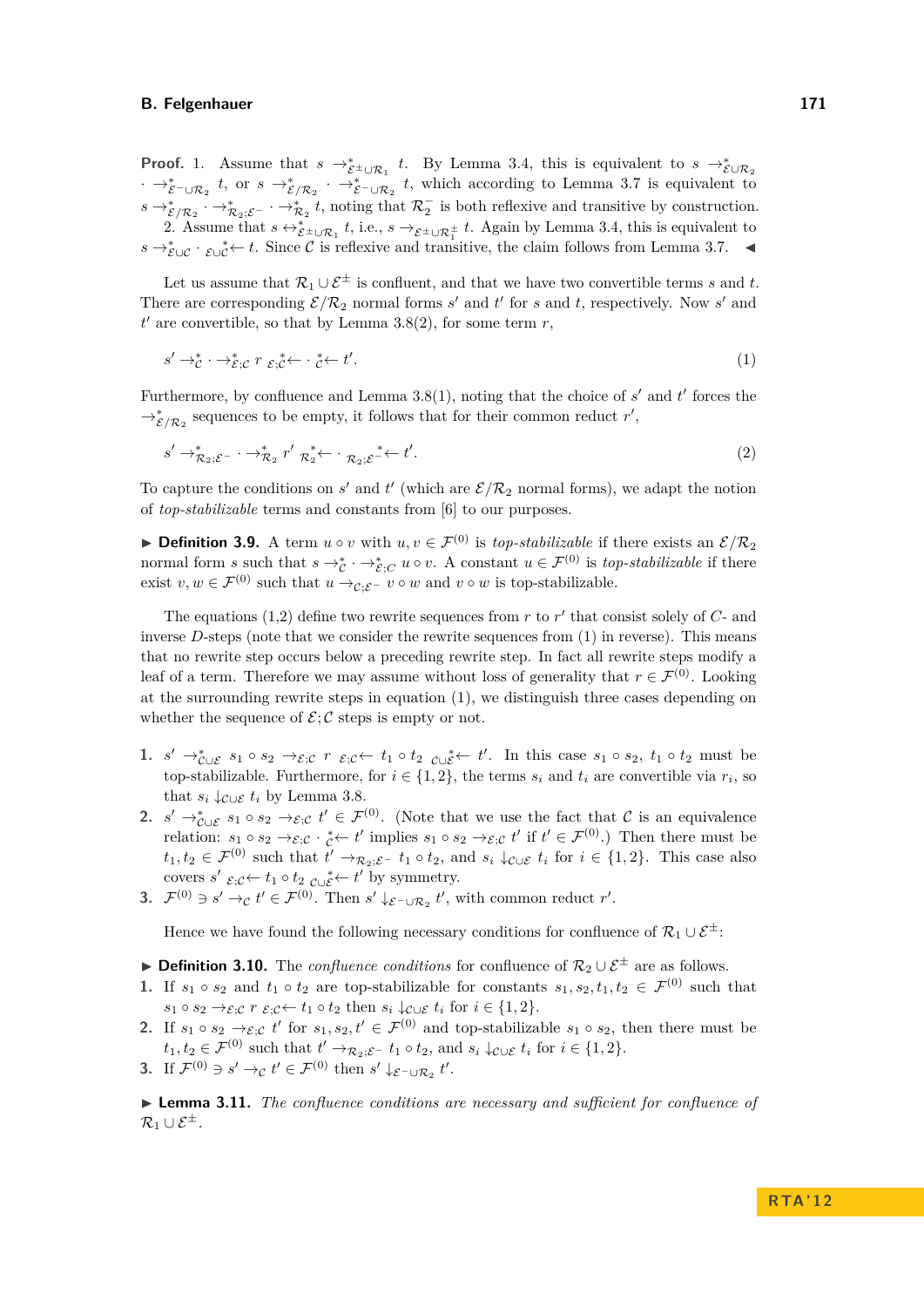**Proof.** Necessity has already been shown above. For sufficiency, assume that the confluence conditions are satisfied and there are convertible terms *s* and *t* with no common reduct. Then any corresponding  $\mathcal{E}/\mathcal{R}_2$  normal forms do not have a common reduct either. Let *s'* and *t*' be convertible  $\mathcal{E}/\mathcal{R}_2$  normal forms with no common reduct such that  $|s'| + |t'|$  is minimal. Recall that  $\rightarrow_{\mathcal{E}^{\pm}\cup\mathcal{R}_1}^* = \rightarrow_{\mathcal{E}^{\pm}\cup\mathcal{R}_2}^*$  so that  $\mathcal{R}_1\cup\mathcal{E}^{\pm}$  joinability and  $\mathcal{R}_2\cup\mathcal{E}^{\pm}$  joinability coincide. The same holds for convertibility. We will simply use the terms "joinable" and "convertible" for both  $\mathcal{R}_1 \cup \mathcal{E}^{\pm}$  and  $\mathcal{R}_2 \cup \mathcal{E}^{\pm}$ . We distinguish three cases.

- **1.** If  $s', t' \in \mathcal{F}^{(0)}$ , then by Lemma [3.8\(](#page-5-0)2),  $s' \rightarrow_c t'$  (since  $s', t'$  are  $\mathcal{E}; \mathcal{C}$  normal forms and  $\mathcal{C}$ is an equivalence relation) and we obtain a joining sequence from the third confluence condition, contradicting the non-joinability of  $s'$  and  $t'$ .
- **2.** If  $s' = s'_1 \circ s'_2 \notin \mathcal{F}^{(0)}$  and  $t' \in \mathcal{F}^{(0)}$ , then by Lemma [3.8\(](#page-5-0)2) there is a rewrite sequence  $s' \rightarrow_{\mathcal{C} \cup \mathcal{E}}^* s_1 \circ s_2 \rightarrow_{\mathcal{E};\mathcal{C}} t'$  (again using that  $t'$  is an  $\mathcal{E};\mathcal{C}$  normal form and that  $\mathcal{C}$  is an equivalence relation). By the second confluence condition we obtain a term  $t_1 \circ t_2$  such that  $t' \rightarrow_{\mathcal{R}_2; \mathcal{E}^-} t_1 \circ t_2$ , and  $t_i$  and  $s_i$  are convertible for  $i \in \{1, 2\}$ . Therefore,  $t_1$  and  $s'_1$ are convertible. Furthermore, since  $|t_1| + |s'_1| < |t'| + |s'|$ , this implies that  $t_1$  and  $s'_1$ are joinable. Analogously,  $t_2$  and  $s'_2$  are also joinable, and therefore  $s'$  is joinable with  $t_1 \circ t_2$   $\mathcal{R}_2$ ; $\varepsilon$ <sup>-</sup> ←  $t'$ , contradicting our assumptions.

The case that  $s' \in \mathcal{F}^{(0)}$  and  $t' \notin \mathcal{F}^{(0)}$  is handled symmetrically.

3. If  $s' = s'_1 \circ s'_2 \notin \mathcal{F}^{(0)}$  and  $t' = t'_1 \circ t'_2 \notin \mathcal{F}^{(0)}$ , then by Lemma [3.8\(](#page-5-0)2),  $s' \to_{\mathcal{E} \cup \mathcal{C}}^* r_{\mathcal{E} \cup \mathcal{C}}^* \leftarrow t'.$ If  $r = r_1 \circ r_2$  is not a constant, then  $s'_1$  and  $t'_1$  are convertible via  $r_1$  and likewise  $s'_2$  and  $t_2'$  are convertible via  $r_2$ . However, one of these pairs cannot be joinable, and we obtain a smaller counterexample to confluence, a contradiction. Therefore, *r* must be a constant. Using Lemma [3.8\(](#page-5-0)2) we obtain a rewrite proof  $s' \rightarrow_{\mathcal{C} \cup \mathcal{E}}^* s_1 \circ s_2 \rightarrow_{\mathcal{E};\mathcal{C}} r_{\mathcal{E};\mathcal{C}} \leftarrow t_1 \circ t_2 \circ \mathcal{E} \leftarrow t'.$ From the first confluence condition, we conclude that  $s_1$  and  $t_1$  are convertible and therefore also  $s'_1$  and  $t'_1$ . By minimality of  $|s'| + |t'|$ ,  $s'_1$  and  $t'_1$  must be joinable. Likewise,  $s'_2$  and  $t'_2$  must also be joinable, from which we conclude that  $s' = s'_1 \circ s'_2$  and  $t' = t'_1 \circ t'_2$ are joinable as well, a contradiction.

This completes the proof.

## **3.5 Computation of Confluence Conditions**

The computation consists of two major steps: First we compute all top-stabilizable constants and terms of the form  $u \circ v$ . Then we check the three confluence conditions.

In order to compute the top-stabilizable constants and terms, we first need to find the  $\mathcal{E}/\mathcal{R}_2$  normal forms of the shape *u*  $\circ v$ —denoted by NF(*u*  $\circ v$ ). We can compute the complement of that set, i.e., the  $\mathcal{E}/\mathcal{R}_2$  reducible terms of that shape using the following inference rules.

$$
\frac{u \circ v \approx w \in \mathcal{E}}{\neg \mathsf{NF}(u \circ v)} \text{ base } \qquad \frac{\{u_1 \rightarrow v_1, u_2 \rightarrow v_2\} \subseteq \mathcal{R}_2 \quad \neg \mathsf{NF}(v_1 \circ v_2)}{\neg \mathsf{NF}(u_1 \circ u_2)} \text{ comp}
$$

To obtain a cubic time algorithm, note that thanks to transitivity of  $\mathcal{R}_2$ , inferences made by (comp) need not be processed—if  $\neg$ NF( $w_1 \circ w_2$ ) implies  $\neg$ NF( $v_1 \circ v_2$ ) by (comp) and  $\neg$ NF( $v_1 \circ v_2$ ) implies  $\neg$ NF( $u_1 \circ u_2$ ) by (comp) then  $\neg$ NF( $w_1 \circ w_2$ ) implies  $\neg$ NF( $u_1 \circ u_2$ ) by (comp) as well. Therefore we simply consider each  $\mathcal E$  rule (there are  $O(\|\mathcal{R}_0\|)$  of these) in turn, and then make the corresponding inferences by the (comp) rule in  $O(||\mathcal{R}_0||^2)$  time, for a total of  $O(\|\mathcal{R}_0\|^3)$ .

Let us turn to top-stabilizable terms and constants now. First note that any constant is an  $\mathcal{E}/\mathcal{R}_2$  normal form. The top-stabilizable constants and terms can be found using another incremental computation. Every  $\mathcal{E}/\mathcal{R}_2$  normal form is top-stabilizable. If  $u \circ v$  is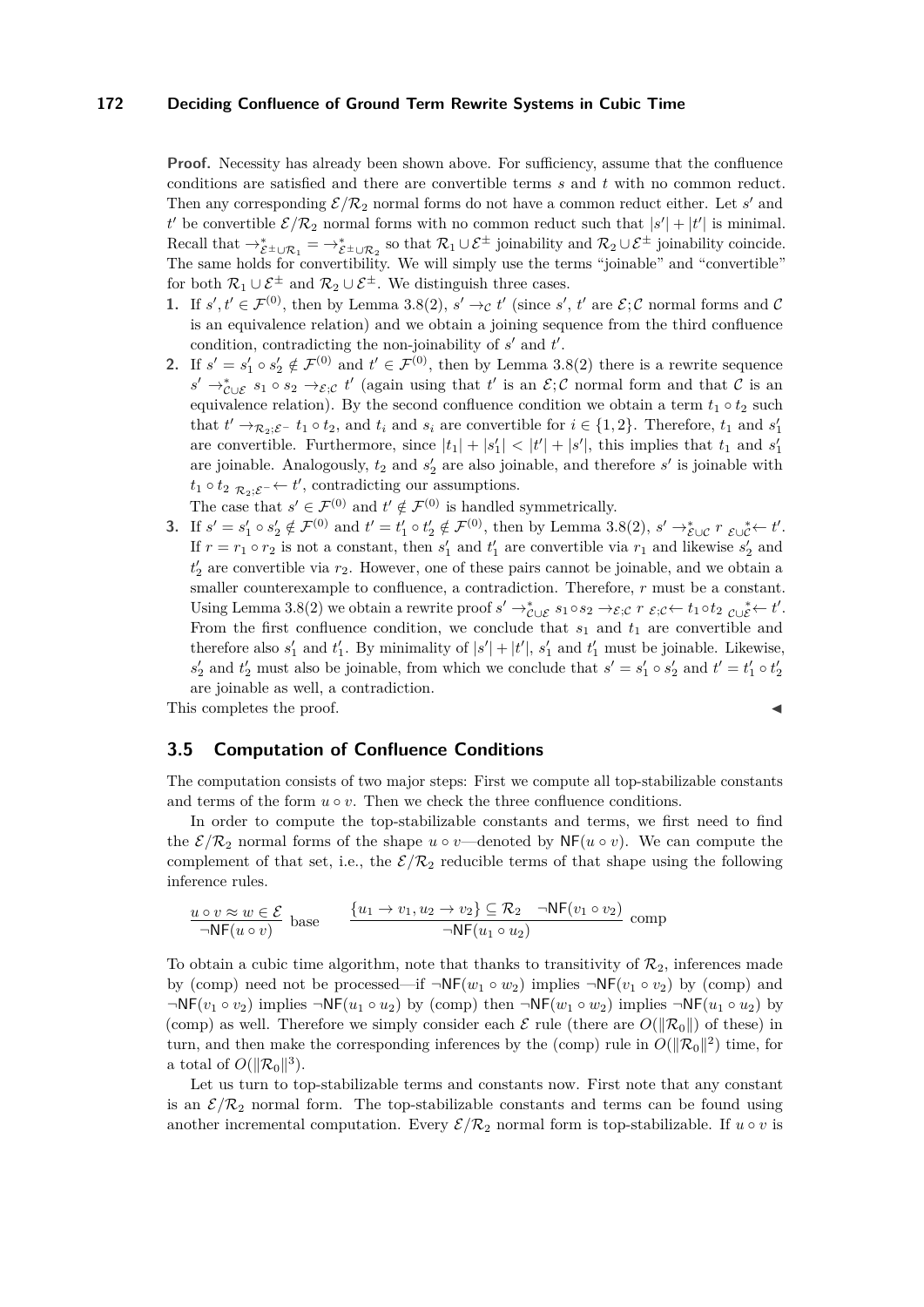top-stabilizable and  $u \circ v \to_{\mathcal{E}/\mathcal{C}} w$ , then *w* is a top-stabilizable constant, and  $u' \circ v$  and  $u \circ v'$ are top-stabilizable terms whenever  $u \rightarrow_{\mathcal{C}} u'$ ,  $v \rightarrow_{\mathcal{C}} v'$ . For any top-stabilizable constant *w*,  $w \circ v$ ,  $u \circ w$  for constants  $u, v$  are also top-stabilizable. Consequently, we obtain the following inference rules, where  $TS(u)$  and  $TS(v \circ w)$  assert that *u* and  $v \circ w$  are top-stabilizable, respectively, and  $(i, i') \in \{(1, 2), (2, 1)\}.$ 

$$
\frac{u_1 \circ u_2 \in \text{NF}(\mathcal{E}/\mathcal{R}_2)}{\text{TS}(u_1 \circ u_2)} \text{ nf } \frac{u_1 \circ u_2 \approx u \in \mathcal{E} \quad \text{TS}(u_1 \circ u_2)}{\text{TS}(u)} \text{ ts}_0 \quad \frac{\text{TS}(u_i)}{\text{TS}(u_1 \circ u_2)} \text{ ts}_i
$$
\n
$$
\frac{u \to v \in \mathcal{C} \quad \text{TS}(v)}{\text{TS}(u)} \text{ comp}_0 \quad \frac{u_i \to v_i \in \mathcal{C} \quad u_{i'} = v_{i'} \quad \text{TS}(v_1 \circ v_2)}{\text{TS}(u_1 \circ u_2)} \text{ comp}_i
$$

There are  $O(\|\mathcal{R}_0\|^2)$  instances of (nf),  $(ts_{\{1,2\}})$  and  $(\text{comp}_0)$ , and  $O(\|\mathcal{R}_0\|^3)$  instances of  $(ts_0)$ and (comp{1*,*2} ). Again these inference rules have the shape of Horn clauses and can be processed in time proportional to their total size, which is  $O(||\mathcal{R}_0||^3)$ .

<span id="page-8-0"></span>I **Example 3.12** (continued from Example [3.6\)](#page-5-2)**.** For R we have ¬NF = {f ◦ b*,* f ◦ fa*,* f ◦ fb*,* f ◦ a}. Indeed f ∘ ffb is an  $\mathcal{E}/\mathcal{R}_2$  normal form since using  $\mathcal{R}_2$  it can only be rewritten to itself and it is not the left-hand side of any  $\mathcal E$  rule. On the other hand, for  $\mathcal R'$  we obtain ¬NF' = ¬NF ∪ {f ∘ ffb, f ∘ fffb}. Note that normal forms also include terms like f ∘ f or fa ∘ a that have no correspondence in the original TRS.

In the R case, all terms of the form  $u \circ v$  are top-stabilizable and so are all constants except for f. For  $\mathcal{R}'$ , only the normal forms are top-stabilizable.

With this pre-computation done, checking the confluence conditions becomes a straightforward matter. The only tricky part is checking joinability of constants in the third condition. This relation can be computed in a way strikingly similar to the rewrite closure from Section [3.2,](#page-3-3) using the following inference rules for computing  $\downarrow = \downarrow_{\mathcal{E}}$ - $\cup_{\mathcal{R}_2}$  on constants:

$$
\frac{u \in \mathcal{F}^{(0)}}{u \downarrow u} \text{ refl} \qquad \frac{\{u_1 \circ u_2 \approx u, v_1 \circ v_2 \approx v\} \subseteq \mathcal{E} \quad u_1 \downarrow v_1 \quad u_2 \downarrow v_2}{u \downarrow v} \text{ comp}
$$
\n
$$
\frac{u \to v \in \mathcal{R}_2 \quad v \downarrow w}{u \downarrow w} \text{ trans}_1 \qquad \frac{u \downarrow v \quad w \to v \in \mathcal{R}_2}{u \downarrow w} \text{ trans}_r
$$

As with the previous inference rules, this is a system of Horn clauses. There are  $O(||\mathcal{E}||^2)$  =  $O(||\mathcal{R}_0||^2)$  instances of (comp),  $O(||\mathcal{R}_0||)$  instances of (refl) and  $O(||\mathcal{R}_0||^3)$  instances of (trans<sub>l,r</sub>). Therefore, computing  $\downarrow$  can be done in  $O(||\mathcal{R}_0||^3)$  time.

**Example 3.13** (continued from Example [3.12\)](#page-8-0). The joinability relations R and R' are given below. As in Example [3.5,](#page-4-1) the letters and superscripts indicate the rule being used to derive the entry and computation stage.

|  |     |  | a              | ta      |         |         | ffb     |      |    |         | a       | ta            |                                 | fb            | ffb     | fffb    |
|--|-----|--|----------------|---------|---------|---------|---------|------|----|---------|---------|---------------|---------------------------------|---------------|---------|---------|
|  |     |  |                |         |         |         |         |      |    | $n^{0}$ |         |               |                                 |               |         |         |
|  |     |  | r <sup>0</sup> |         | $t_l^1$ | $t_l^1$ | $t_1^1$ | a    |    |         | $r^0$   | $t_1^1$       | $t_l^1$                         | $t_l^1$       | $t_1^1$ | $t_i^1$ |
|  | a   |  |                | $t_I^1$ |         |         |         |      |    |         |         |               |                                 |               |         |         |
|  |     |  |                | $r^0$   |         |         |         |      | fa |         | $t_r^1$ | $r^0$ $t_l^1$ |                                 | $c^2$ $c^2$   |         | $c^2$   |
|  | fa  |  | $t_r^1$        |         | $t_l^1$ | $t_1^1$ | $t_i^1$ |      | b  |         | $t_r^1$ | $t_r^1$ $r^0$ |                                 | $t_r^1$ $c^3$ |         | $c^3$   |
|  | b   |  | $t_r^1$        | $t_r^1$ | $r^0$   |         | $t_I^1$ |      |    |         |         |               |                                 |               |         |         |
|  | fb  |  | $t_r^1$        | $t_r^1$ |         | $r^0$   |         |      | fb |         | $t_r^1$ | $c^2$ $t_l^1$ |                                 | $r^0$ $c^2$   |         | $c^4$   |
|  |     |  |                |         |         |         |         | ffb  |    |         |         |               | $t_r^1$ $c^2$ $c^3$ $c^2$       |               | $r^0$   | $c^3$   |
|  | ffb |  | $t_r^1$        | $t_r^1$ | $t_r^1$ |         | $r^0$   |      |    |         |         |               |                                 |               |         |         |
|  |     |  |                |         |         |         |         | fffb |    |         |         |               | $t_r^1$ $c^2$ $c^3$ $c^4$ $c^3$ |               |         | $r^0$   |

It is now easy to verify that R violates the third confluence condition (fb  $\rightarrow_C$  ffb but not fb ↓ ffb), and therefore is not confluent. The other two confluence conditions are satisfied.  $\mathcal{R}'$ , on the other hand, satisfies all confluence conditions and is, therefore, confluent.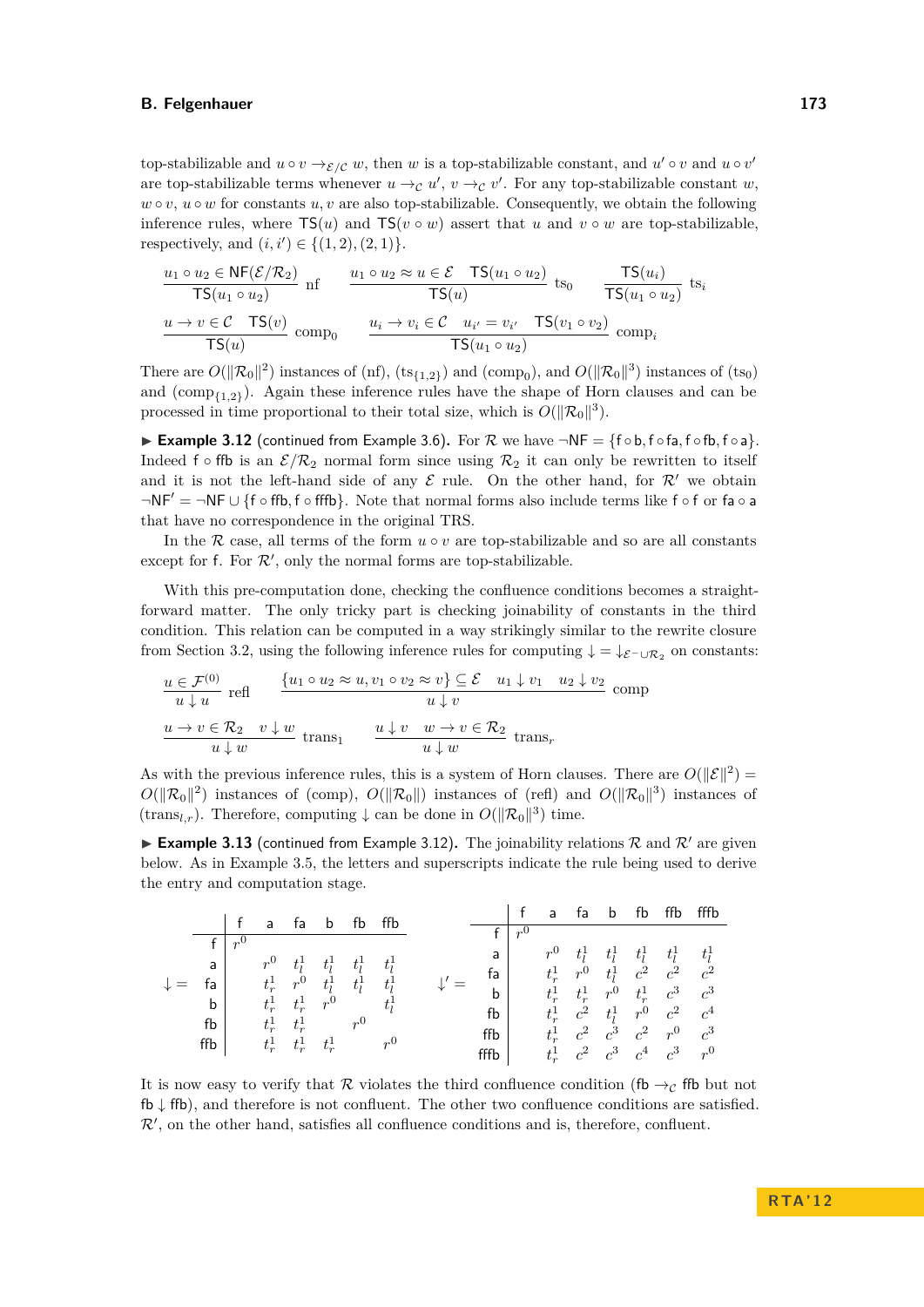<span id="page-9-1"></span>**Table 1** Confluence of Ground Cops.

Cop 21 33 34 38 39 40 80 81 84 114 115 116  $\frac{40}{\sqrt{2}}$   $\frac{80}{\times}$ 

<span id="page-9-2"></span>**Table 2** Runtimes for  $\mathcal{R}_n$ .

| system     | $\mathcal{R}_{100}$ | $\mathcal{R}_{200}$ | $\mathcal{R}_{\rm 400}$ | $\mathcal{R}_{800}$ | $\mathcal{R}_{1600}$ | $\mathcal{R}_{3200}$ |
|------------|---------------------|---------------------|-------------------------|---------------------|----------------------|----------------------|
| time $(s)$ | 0.2(x)              | 0.2(x)              | 1.3 $(x)$               | 19.2 $(\times)$     | 254.3(x)             | 2321 $(\times)$      |
| system     | $\mathcal{R}_{101}$ | $\mathcal{R}_{201}$ | $\mathcal{R}_{401}$     | $\mathcal{R}_{801}$ | $\mathcal{R}_{1601}$ | $\mathcal{R}_{3201}$ |
| time(s)    | $0.2 (\checkmark)$  | $0.2 (\checkmark)$  | 2.3 $(\checkmark)$      | 30.1 $(\checkmark)$ | 427.4 $(\checkmark)$ | 3919 ( $\checkmark$  |

Putting everything together, we obtain the following theorem.

▶ **Theorem 3.14.** *The confluence of a ground TRS R can be decided in cubic time.* 

**Proof.** Let  $n = \|\mathcal{R}\|$ . We follow the process outlined above. First we curry R in linear time, obtaining  $\mathcal{R}_0$  with  $\|\mathcal{R}_0\| = O(n)$ . Then we flatten  $\mathcal{R}_0$ , obtaining  $(\mathcal{R}_1, \mathcal{E})$  with  $\|\mathcal{E}\| = O(n)$  and  $\|\mathcal{R}_1\| = O(n)$  in time  $O(n \log(n))$ . In the next step we compute the rewrite and congruence closures  $(\mathcal{R}_2, \mathcal{E})$  and  $(\mathcal{C}, \mathcal{E})$  of  $(\mathcal{R}_1, \mathcal{E})$  in  $O(n^3)$  time. Afterwards, we compute the  $\mathcal{E}/\mathcal{R}_2$ normal forms  $NF(- \circ -)$ , which as seen above takes  $O(n^3)$  time. We then compute  $TS(-)$ , TS(-, -) and  $\downarrow$ <sub>E−∪R<sub>2</sub></sub> in  $O(n^3)$  time. Finally we check the three confluence conditions. For the first condition, we check each of the  $O(n^2)$  pairs of rules  $s_1 \circ s_2 \to_{\mathcal{E}} u, t_1 \circ t_2 \to_{\mathcal{E}} v$  with  $u \to_{\mathcal{C}} v$ . For the second condition, we consider the  $O(n^3)$  triples such that  $s_1 \circ s_2 \to_{\mathcal{E}} u \to_{\mathcal{C}} v$  $t' \rightarrow_{\mathcal{R}_2} v \varepsilon \leftarrow t_1 \circ t_2$ . For the third condition we check all  $O(n^2)$  pairs  $s' \rightarrow_c t'$ . All these steps can be accomplished in *O*(*n* 3 ) time.  $\blacksquare$ 

# <span id="page-9-0"></span>**4 Experiments**

We have implemented the above algorithm in the confluence tool  $\text{CSI}^2$  [\[12\]](#page-10-12), and tested it on the ground confluence problems from the Cops database.<sup>3</sup> The results are displayed in Table [1.](#page-9-1) There are no runtimes given because they are all negligible. Note though that even before implementing ground confluence in CSI, the tool could handle all these problems. The runtime improved from 14s to 3s for checking all the TRSs. In order to obtain runtime measurements, we considered the family of TRSs  $\mathcal{R}_n = \mathcal{R} \cup \{f^n(b) \to b\}$  extending R from Example [3.1.](#page-2-1) One can easily argue that the system  $\mathcal{R}_n$  is confluent if and only if *n* is odd. (Since  $\mathcal R$  is a subsystem, all terms are convertible. However,  $f(b)$  and b are only joinable if  $n$ is odd—otherwise the parity of k in the reducts  $f^k(b)$  is invariant.) The runtimes for various *n* are given in Table [2.](#page-9-2)  $\text{ACP}^4$  [\[1\]](#page-10-13) and Saigawa<sup>5</sup> fail on all these systems. The numbers from Table [2](#page-9-2) do not agree well with the proven complexity bound. This is due to cache effects—as the input size increases, the intermediate arrays outgrow the first and second level caches. Note that for the last two columns, the factor is very close to 8, finally meeting expectations. The difference between odd and even *n* can be explained by the different size of the rewrite closures. All measurements were done on a 2.67GHz Intel i7-620M computer with 4GB RAM using a single core.

 $2$  <http://cl-informatik.uibk.ac.at/software/csi/>

 $^3$  <http://coco.nue.riec.tohoku.ac.jp/cops/>

<sup>4</sup> version 0.20, <http://www.nue.riec.tohoku.ac.jp/tools/acp/>

 $^5$  version 1.2, <http://www.jaist.ac.jp/project/saigawa/>